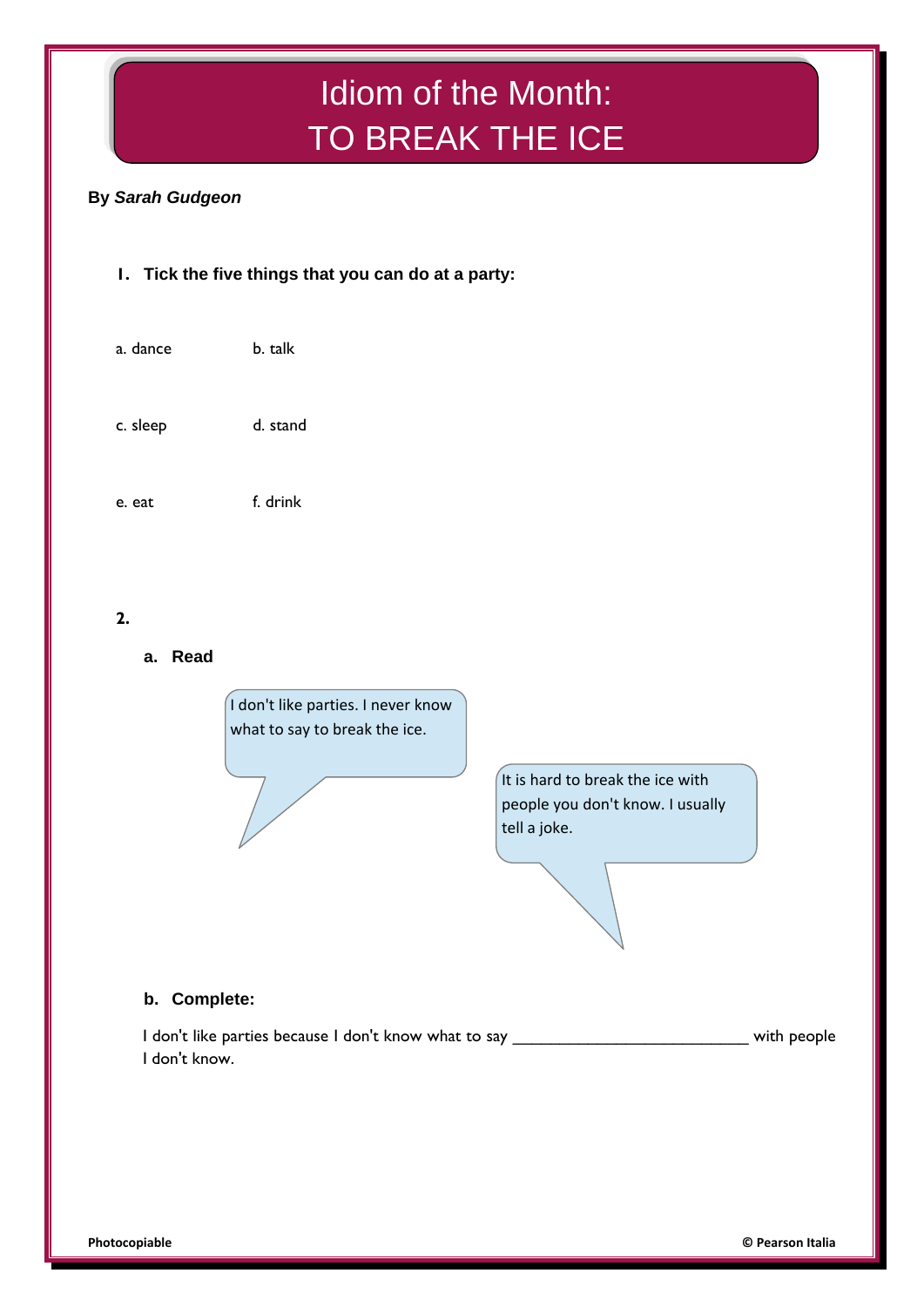## **3. Match these idioms to the correct meaning**

| a. The party is in full swing          | 1. Jane is having a great time                                                  |
|----------------------------------------|---------------------------------------------------------------------------------|
| b. Jane is having a ball               | 2. Lucy has a lot of different friends and goes<br>to lots of different parties |
| c. Let's paint the town red            | 3. The party is a success                                                       |
| d. Sam is having a whale of a time     | 4. This joke has got a really funny ending                                      |
| e. Lucy is a social butterfly          | 5. Let's go out and have a good time                                            |
| f. This joke has got a great punchline | 6. Sam is having a great time                                                   |

#### **4. Class survey**

#### **a. Ask six people this question:**

*How do you break the ice at a party?*

a. Smile a lot

b. Tell a funny story or joke

c. Ask a lot of questions

#### **b. Record their answers:**

Person number:

1.

2.

3.

4.

5.

6.

#### **5. Write up your results. Example:**

In my survey.... three people said they smile a lot to break the ice at a party. Two people said they tell a funny story or joke and one person asks a lot of questions.